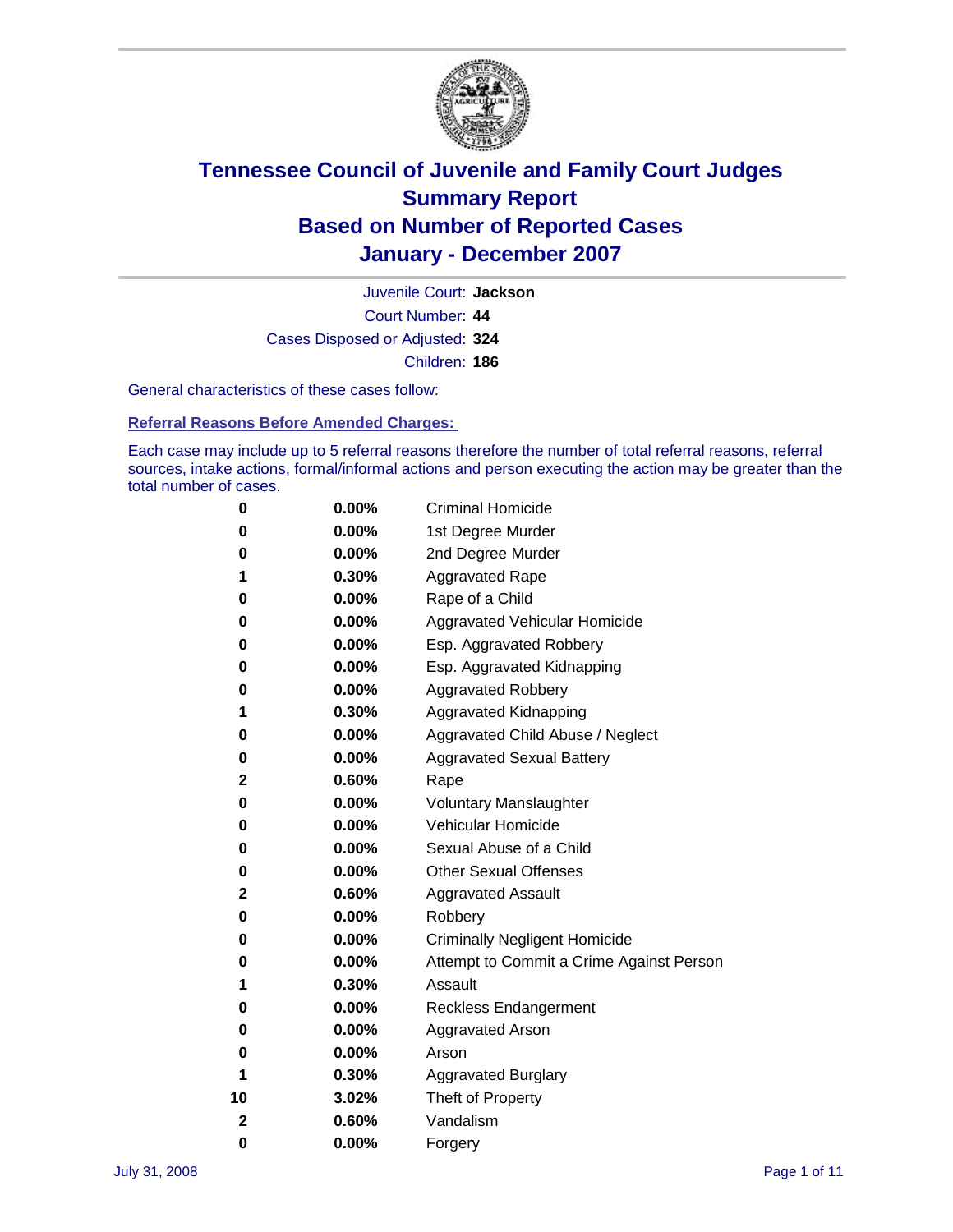

Court Number: **44** Juvenile Court: **Jackson** Cases Disposed or Adjusted: **324**

Children: **186**

#### **Referral Reasons Before Amended Charges:**

Each case may include up to 5 referral reasons therefore the number of total referral reasons, referral sources, intake actions, formal/informal actions and person executing the action may be greater than the total number of cases.

| 0            | 0.00%  | <b>Worthless Checks</b>                                     |
|--------------|--------|-------------------------------------------------------------|
| 0            | 0.00%  | Illegal Possession / Fraudulent Use of Credit / Debit Cards |
| 0            | 0.00%  | <b>Burglary</b>                                             |
| 0            | 0.00%  | Unauthorized Use of a Vehicle                               |
| 0            | 0.00%  | <b>Cruelty to Animals</b>                                   |
| 0            | 0.00%  | Sale of Controlled Substances                               |
| $\mathbf{2}$ | 0.60%  | <b>Other Drug Offenses</b>                                  |
| 2            | 0.60%  | Possession of Controlled Substances                         |
| 0            | 0.00%  | <b>Criminal Attempt</b>                                     |
| 1            | 0.30%  | Carrying Weapons on School Property                         |
| 0            | 0.00%  | Unlawful Carrying / Possession of a Weapon                  |
| 1            | 0.30%  | <b>Evading Arrest</b>                                       |
| 1            | 0.30%  | Escape                                                      |
| 0            | 0.00%  | Driving Under Influence (DUI)                               |
| 5            | 1.51%  | Possession / Consumption of Alcohol                         |
| 0            | 0.00%  | Resisting Stop, Frisk, Halt, Arrest or Search               |
| 0            | 0.00%  | <b>Aggravated Criminal Trespass</b>                         |
| 0            | 0.00%  | Harassment                                                  |
| 0            | 0.00%  | Failure to Appear                                           |
| 2            | 0.60%  | Filing a False Police Report                                |
| 0            | 0.00%  | Criminal Impersonation                                      |
| 0            | 0.00%  | <b>Disorderly Conduct</b>                                   |
| 2            | 0.60%  | <b>Criminal Trespass</b>                                    |
| 0            | 0.00%  | <b>Public Intoxication</b>                                  |
| 0            | 0.00%  | Gambling                                                    |
| 56           | 16.92% | Traffic                                                     |
| 0            | 0.00%  | <b>Local Ordinances</b>                                     |
| $\mathbf{2}$ | 0.60%  | Violation of Wildlife Regulations                           |
| 0            | 0.00%  | Contempt of Court                                           |
| 5            | 1.51%  | Violation of Probation                                      |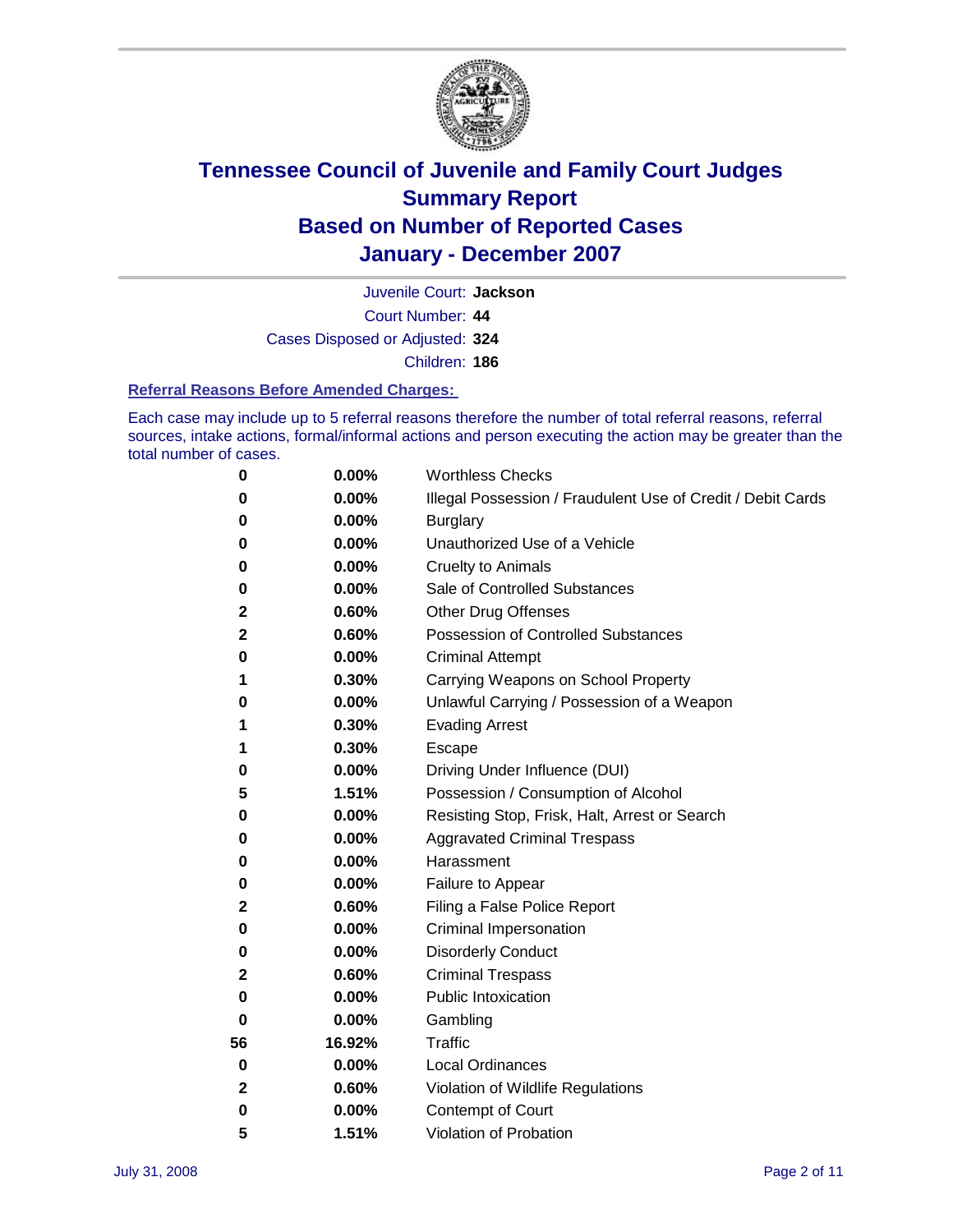

Court Number: **44** Juvenile Court: **Jackson** Cases Disposed or Adjusted: **324** Children: **186**

#### **Referral Reasons Before Amended Charges:**

Each case may include up to 5 referral reasons therefore the number of total referral reasons, referral sources, intake actions, formal/informal actions and person executing the action may be greater than the total number of cases.

| 1            | 0.30%   | Violation of Aftercare                |
|--------------|---------|---------------------------------------|
| 7            | 2.11%   | <b>Unruly Behavior</b>                |
| 10           | 3.02%   | Truancy                               |
|              | 0.30%   | In-State Runaway                      |
| 0            | 0.00%   | Out-of-State Runaway                  |
| 9            | 2.72%   | Possession of Tobacco Products        |
| $\mathbf{2}$ | 0.60%   | Violation of a Valid Court Order      |
| $\mathbf{2}$ | 0.60%   | <b>Violation of Curfew</b>            |
| 0            | 0.00%   | <b>Sexually Abused Child</b>          |
| 3            | 0.91%   | <b>Physically Abused Child</b>        |
| 40           | 12.08%  | Dependency / Neglect                  |
| 1            | 0.30%   | <b>Termination of Parental Rights</b> |
| 0            | 0.00%   | Violation of Pretrial Diversion       |
| 0            | 0.00%   | Violation of Informal Adjustment      |
| 142          | 42.90%  | <b>Judicial Review</b>                |
| $\mathbf 2$  | 0.60%   | <b>Administrative Review</b>          |
| 6            | 1.81%   | <b>Foster Care Review</b>             |
| $\mathbf{2}$ | 0.60%   | Custody                               |
| 1            | 0.30%   | Visitation                            |
| 1            | 0.30%   | Paternity / Legitimation              |
| 0            | 0.00%   | Child Support                         |
| 0            | 0.00%   | <b>Request for Medical Treatment</b>  |
| 0            | 0.00%   | <b>Consent to Marry</b>               |
| 2            | 0.60%   | Other                                 |
| 331          | 100.00% | <b>Total Referrals</b>                |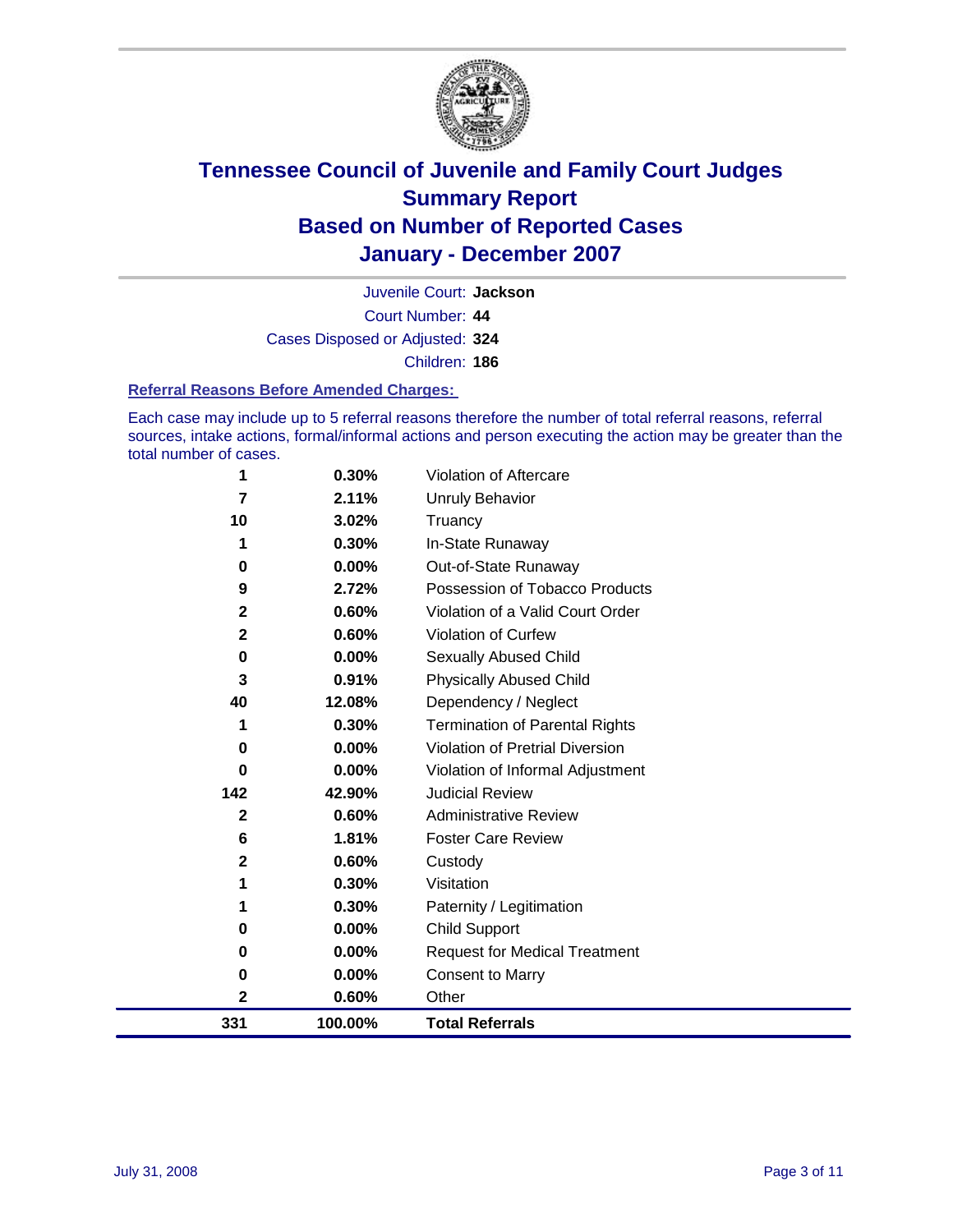

|                                 |          | Juvenile Court: Jackson |  |  |  |  |
|---------------------------------|----------|-------------------------|--|--|--|--|
| Court Number: 44                |          |                         |  |  |  |  |
| Cases Disposed or Adjusted: 324 |          |                         |  |  |  |  |
|                                 |          | Children: 186           |  |  |  |  |
| <b>Referral Sources: 1</b>      |          |                         |  |  |  |  |
| 95                              | 28.70%   | Law Enforcement         |  |  |  |  |
| 8                               | 2.42%    | Parents                 |  |  |  |  |
| 2                               | 0.60%    | Relatives               |  |  |  |  |
| 0                               | $0.00\%$ | Self                    |  |  |  |  |
| 16                              | 4.83%    | School                  |  |  |  |  |
| 0                               | $0.00\%$ | <b>CSA</b>              |  |  |  |  |
| 144                             | 43.50%   | <b>DCS</b>              |  |  |  |  |
|                                 | በ 30%    | Other State Denartment  |  |  |  |  |

| 331         | 100.00%  | <b>Total Referral Sources</b>     |
|-------------|----------|-----------------------------------|
| 0           | 0.00%    | Other                             |
| 0           | 0.00%    | Unknown                           |
| 0           | 0.00%    | Hospital                          |
| 0           | $0.00\%$ | Child & Parent                    |
| 0           | 0.00%    | Victim                            |
| 3           | 0.91%    | <b>Other Court</b>                |
| 3           | 0.91%    | Social Agency                     |
| 59          | 17.82%   | <b>Court Staff</b>                |
| 0           | 0.00%    | <b>District Attorney's Office</b> |
| 1           | 0.30%    | <b>Other State Department</b>     |
| 144         | 43.50%   | <b>DCS</b>                        |
| 0           | 0.00%    | <b>CSA</b>                        |
| 16          | 4.83%    | School                            |
| 0           | 0.00%    | Self                              |
| $\mathbf 2$ | 0.60%    | Relatives                         |
| 8           | 2.42%    | Parents                           |
| 95          | 28.70%   | Law Enforcement                   |

#### **Age of Child at Referral: 2**

| 186 | 100.00%       | <b>Total Child Count</b> |
|-----|---------------|--------------------------|
|     | $0.00\%$<br>0 | Unknown / Not Reported   |
|     | $0.00\%$<br>0 | Ages 19 and Over         |
| 64  | 34.41%        | Ages 17 through 18       |
| 55  | 29.57%        | Ages 15 through 16       |
| 18  | 9.68%         | Ages 13 through 14       |
|     | 3.76%         | Ages 11 through 12       |
| 42  | 22.58%        | Ages 10 and Under        |
|     |               |                          |

<sup>1</sup> If different than number of Referral Reasons (331), verify accuracy of your court's data.

One child could be counted in multiple categories, verify accuracy of your court's data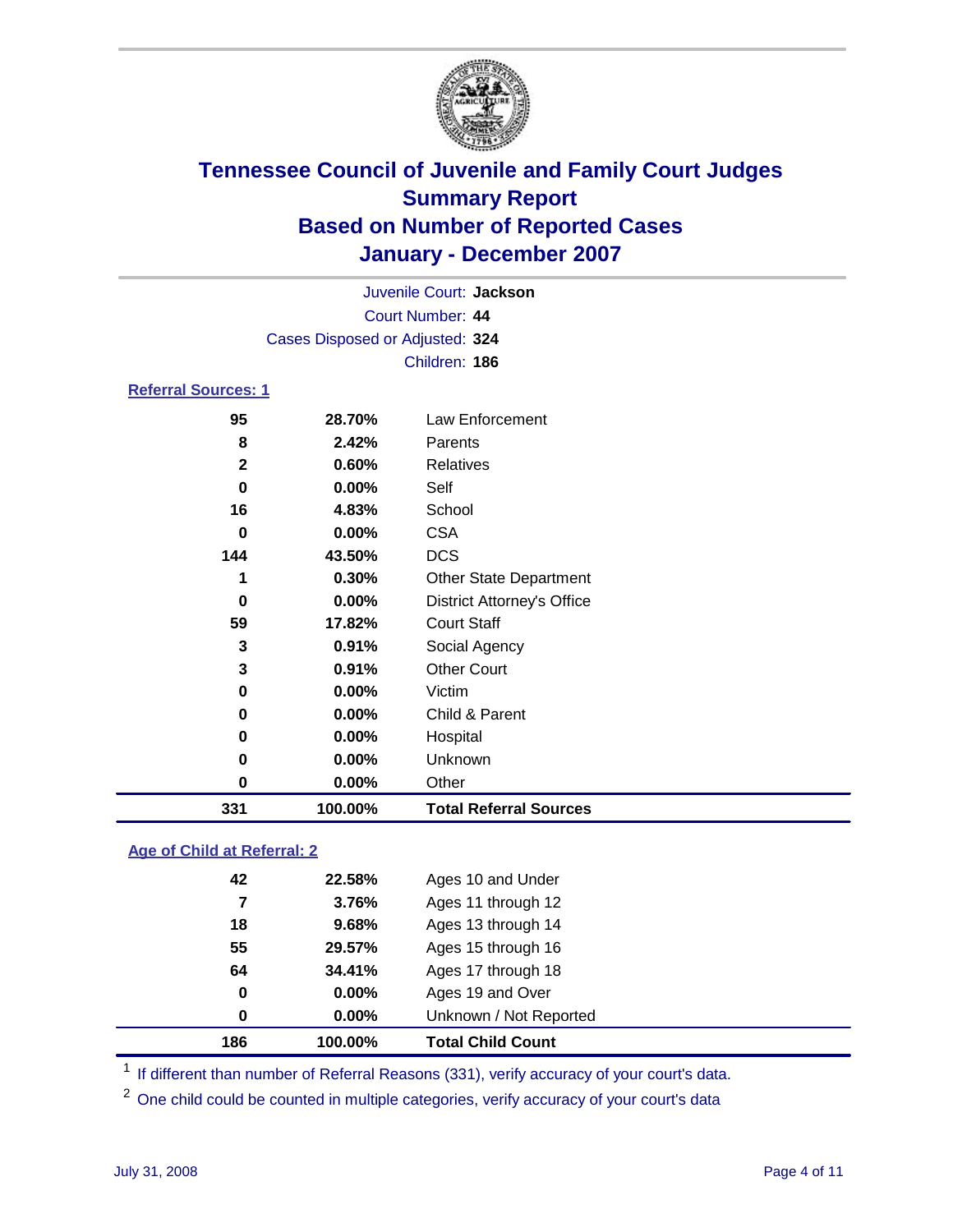

| Juvenile Court: Jackson                 |                                 |                          |  |  |  |
|-----------------------------------------|---------------------------------|--------------------------|--|--|--|
| Court Number: 44                        |                                 |                          |  |  |  |
|                                         | Cases Disposed or Adjusted: 324 |                          |  |  |  |
|                                         |                                 | Children: 186            |  |  |  |
| Sex of Child: 1                         |                                 |                          |  |  |  |
| 113                                     | 60.75%                          | Male                     |  |  |  |
| 73                                      | 39.25%                          | Female                   |  |  |  |
| $\bf{0}$                                | 0.00%                           | Unknown                  |  |  |  |
| 186                                     | 100.00%                         | <b>Total Child Count</b> |  |  |  |
| <b>Race of Child: 1</b>                 |                                 |                          |  |  |  |
| 182                                     | 97.85%                          | White                    |  |  |  |
| $\overline{2}$                          | 1.08%                           | African American         |  |  |  |
| $\bf{0}$                                | 0.00%                           | Native American          |  |  |  |
| 0                                       | 0.00%                           | Asian                    |  |  |  |
| 1                                       | 0.54%                           | Mixed                    |  |  |  |
| 1                                       | 0.54%                           | Unknown                  |  |  |  |
| 186                                     | 100.00%                         | <b>Total Child Count</b> |  |  |  |
| <b>Hispanic Origin: 1</b>               |                                 |                          |  |  |  |
| 1                                       | 0.54%                           | Yes                      |  |  |  |
| 184                                     | 98.92%                          | <b>No</b>                |  |  |  |
| 1                                       | 0.54%                           | Unknown                  |  |  |  |
| 186                                     | 100.00%                         | <b>Total Child Count</b> |  |  |  |
| <b>School Enrollment of Children: 1</b> |                                 |                          |  |  |  |
| 144                                     | 77.42%                          | Yes                      |  |  |  |
| 39                                      | 20.97%                          | No                       |  |  |  |
| 3                                       | 1.61%                           | Unknown                  |  |  |  |
| 186                                     | 100.00%                         | <b>Total Child Count</b> |  |  |  |

One child could be counted in multiple categories, verify accuracy of your court's data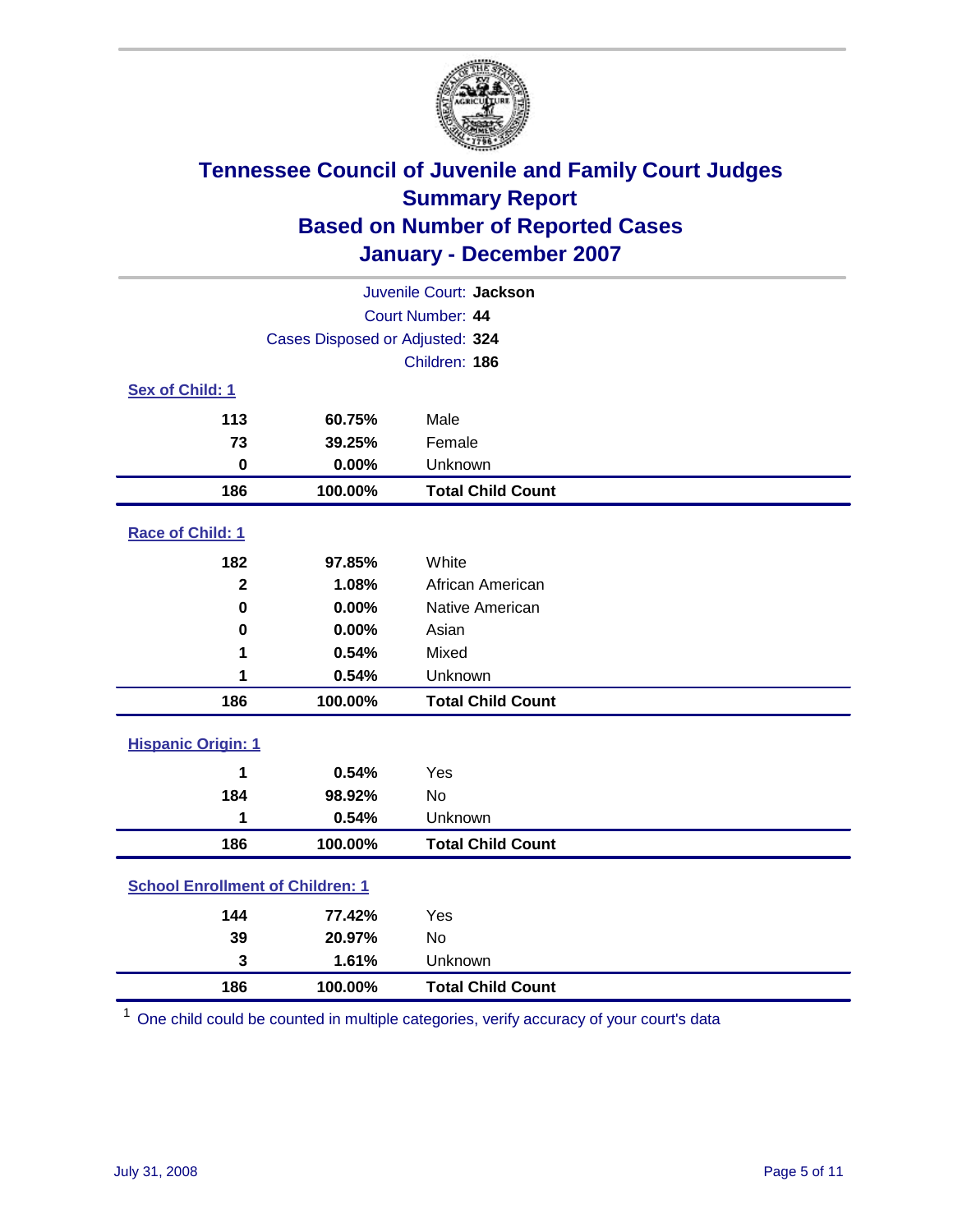

Court Number: **44** Juvenile Court: **Jackson** Cases Disposed or Adjusted: **324** Children: **186 Living Arrangement of Child at Time of Referral: 1**

| 186 | 100.00% | <b>Total Child Count</b>     |
|-----|---------|------------------------------|
| 1   | 0.54%   | Other                        |
| 3   | 1.61%   | Unknown                      |
| 7   | 3.76%   | Independent                  |
| 0   | 0.00%   | In an Institution            |
| 1   | 0.54%   | In a Residential Center      |
| 4   | 2.15%   | In a Group Home              |
| 13  | 6.99%   | With Foster Family           |
| 1   | 0.54%   | With Adoptive Parents        |
| 28  | 15.05%  | <b>With Relatives</b>        |
| 10  | 5.38%   | With Father                  |
| 55  | 29.57%  | With Mother                  |
| 10  | 5.38%   | With Mother and Stepfather   |
| 6   | 3.23%   | With Father and Stepmother   |
| 47  | 25.27%  | With Both Biological Parents |
|     |         |                              |

#### **Type of Detention: 2**

| 324 | 100.00%  | <b>Total Detention Count</b> |  |
|-----|----------|------------------------------|--|
| 1   | 0.31%    | Other                        |  |
| 313 | 96.60%   | Does Not Apply               |  |
| 0   | $0.00\%$ | <b>Unknown</b>               |  |
| 0   | 0.00%    | <b>Psychiatric Hospital</b>  |  |
| 0   | 0.00%    | Jail - No Separation         |  |
| 0   | $0.00\%$ | Jail - Partial Separation    |  |
| 0   | $0.00\%$ | Jail - Complete Separation   |  |
| 10  | 3.09%    | Juvenile Detention Facility  |  |
| 0   | $0.00\%$ | Non-Secure Placement         |  |
|     |          |                              |  |

<sup>1</sup> One child could be counted in multiple categories, verify accuracy of your court's data

<sup>2</sup> If different than number of Cases (324) verify accuracy of your court's data.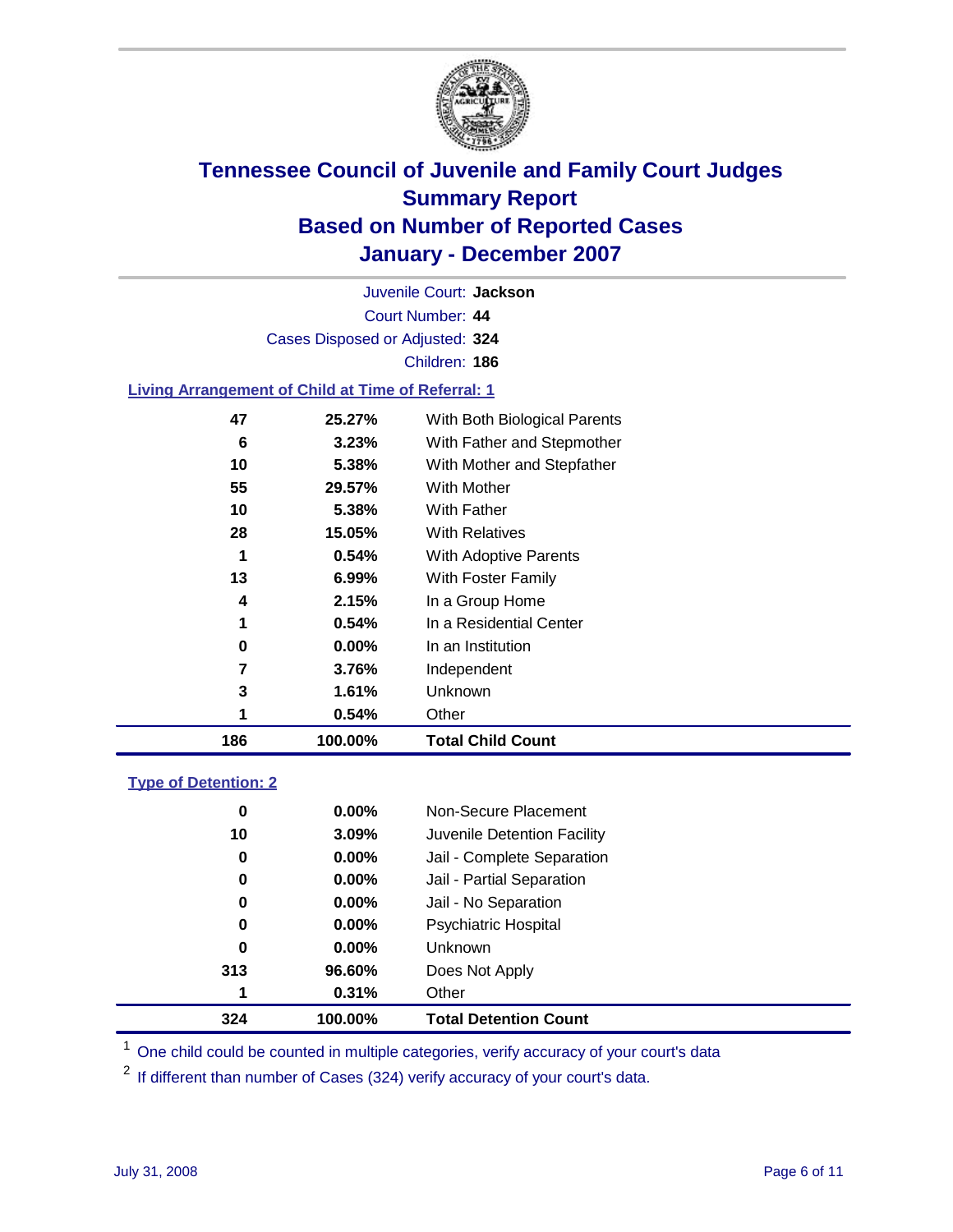

|                                                    | Juvenile Court: Jackson |                                      |  |  |  |
|----------------------------------------------------|-------------------------|--------------------------------------|--|--|--|
| Court Number: 44                                   |                         |                                      |  |  |  |
| Cases Disposed or Adjusted: 324                    |                         |                                      |  |  |  |
| Children: 186                                      |                         |                                      |  |  |  |
| <b>Placement After Secure Detention Hearing: 1</b> |                         |                                      |  |  |  |
| 7                                                  | 2.16%                   | Returned to Prior Living Arrangement |  |  |  |
| $\mathbf{2}$                                       | 0.62%                   | Juvenile Detention Facility          |  |  |  |
| $\bf{0}$                                           | 0.00%                   | Jail                                 |  |  |  |
| 0                                                  | 0.00%                   | Shelter / Group Home                 |  |  |  |
| 1                                                  | 0.31%                   | <b>Foster Family Home</b>            |  |  |  |
| $\bf{0}$                                           | 0.00%                   | Psychiatric Hospital                 |  |  |  |
| 0                                                  | 0.00%                   | Unknown / Not Reported               |  |  |  |
| 313                                                | 96.60%                  | Does Not Apply                       |  |  |  |
| 1                                                  | 0.31%                   | Other                                |  |  |  |
| 324                                                | 100.00%                 | <b>Total Placement Count</b>         |  |  |  |
| <b>Intake Actions: 2</b>                           |                         |                                      |  |  |  |
| 107                                                | 32.33%                  | <b>Petition Filed</b>                |  |  |  |
| 17                                                 | 5.14%                   | <b>Motion Filed</b>                  |  |  |  |
| 62                                                 | 18.73%                  | <b>Citation Processed</b>            |  |  |  |
| 0                                                  | $0.00\%$                | Notification of Paternity Processed  |  |  |  |
| 133                                                | 40.18%                  | Scheduling of Judicial Review        |  |  |  |
| $\mathbf{2}$                                       | 0.60%                   | Scheduling of Administrative Review  |  |  |  |
| 6                                                  | 1.81%                   | Scheduling of Foster Care Review     |  |  |  |
| $\bf{0}$                                           | 0.00%                   | Unknown                              |  |  |  |
| 4                                                  | 1.21%                   | Does Not Apply                       |  |  |  |
| $\bf{0}$                                           | 0.00%                   | Other                                |  |  |  |
|                                                    |                         |                                      |  |  |  |
| 331                                                | 100.00%                 | <b>Total Intake Count</b>            |  |  |  |

<sup>1</sup> If different than number of Cases (324) verify accuracy of your court's data.

<sup>2</sup> If different than number of Referral Reasons (331), verify accuracy of your court's data.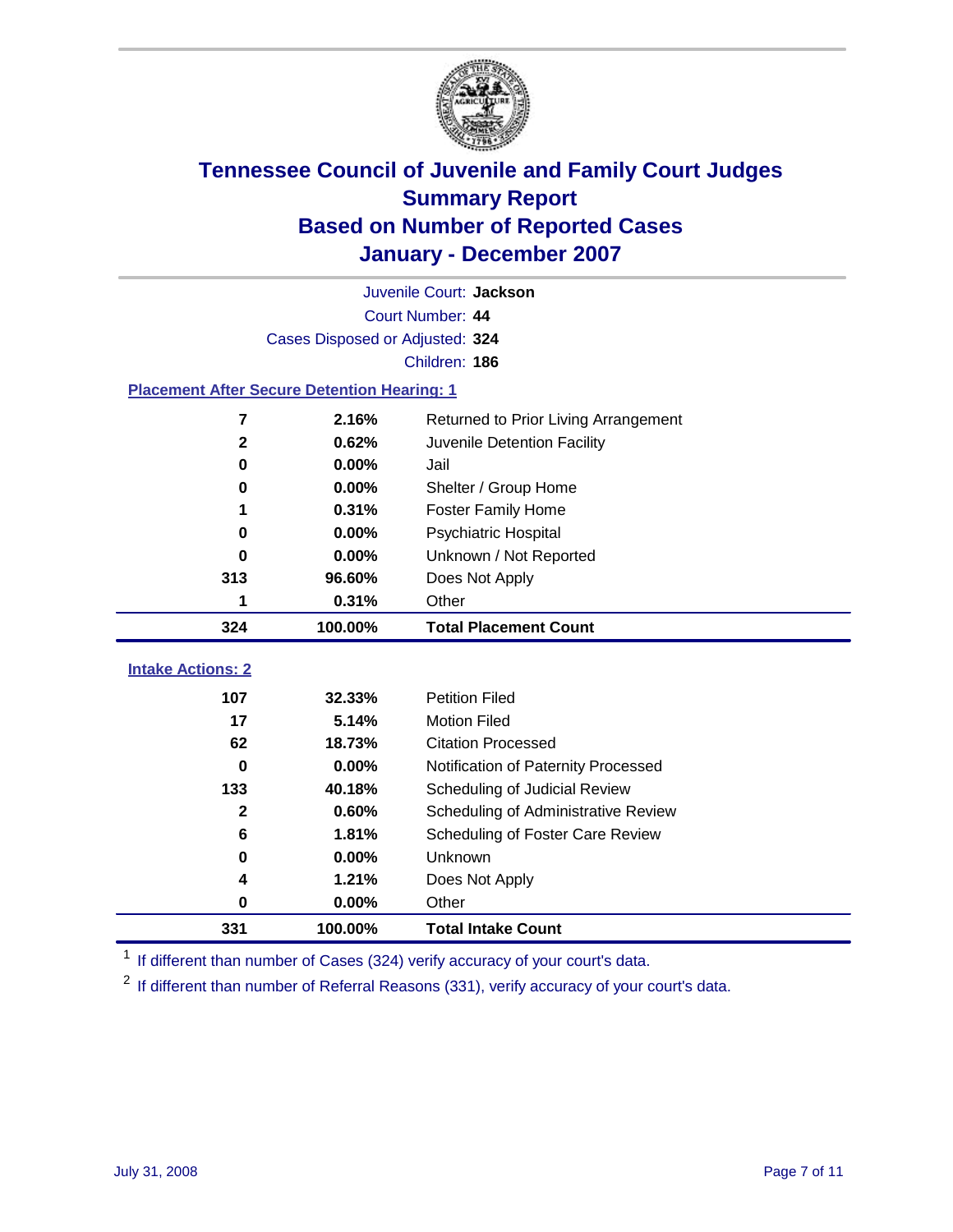

Court Number: **44** Juvenile Court: **Jackson** Cases Disposed or Adjusted: **324** Children: **186**

#### **Last Grade Completed by Child: 1**

| 186          | 100.00% | <b>Total Child Count</b>     |  |
|--------------|---------|------------------------------|--|
| 3            | 1.61%   | Other                        |  |
| 17           | 9.14%   | Unknown                      |  |
| $\bf{0}$     | 0.00%   | <b>Never Attended School</b> |  |
| 5            | 2.69%   | Graduated                    |  |
| 10           | 5.38%   | <b>GED</b>                   |  |
| 0            | 0.00%   | Non-Graded Special Ed        |  |
| $\mathbf{2}$ | 1.08%   | 12th Grade                   |  |
| 27           | 14.52%  | 11th Grade                   |  |
| 23           | 12.37%  | 10th Grade                   |  |
| 19           | 10.22%  | 9th Grade                    |  |
| 23           | 12.37%  | 8th Grade                    |  |
| 16           | 8.60%   | 7th Grade                    |  |
| 1            | 0.54%   | 6th Grade                    |  |
| 3            | 1.61%   | 5th Grade                    |  |
| 1            | 0.54%   | 4th Grade                    |  |
| $\mathbf 2$  | 1.08%   | 3rd Grade                    |  |
| 3            | 1.61%   | 2nd Grade                    |  |
| 1            | 0.54%   | 1st Grade                    |  |
| 3            | 1.61%   | Kindergarten                 |  |
| 6            | 3.23%   | Preschool                    |  |
| 21           | 11.29%  | Too Young for School         |  |

### **Enrolled in Special Education: 1**

| 186 | 100.00% | <b>Total Child Count</b> |  |
|-----|---------|--------------------------|--|
| 27  | 14.52%  | <b>Unknown</b>           |  |
| 136 | 73.12%  | No                       |  |
| 23  | 12.37%  | Yes                      |  |
|     |         |                          |  |

<sup>1</sup> One child could be counted in multiple categories, verify accuracy of your court's data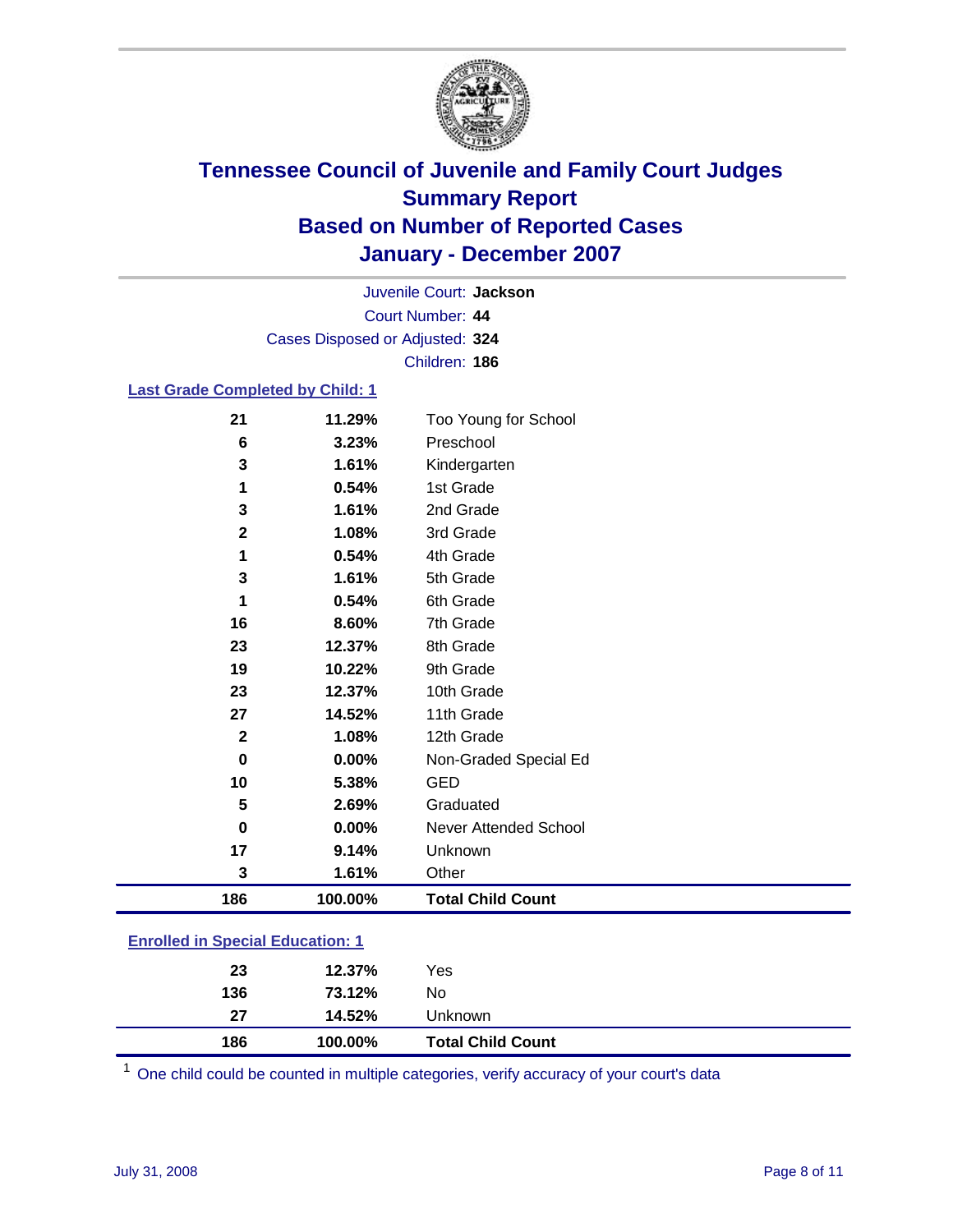

|                              |                                 | Juvenile Court: Jackson   |
|------------------------------|---------------------------------|---------------------------|
|                              |                                 | Court Number: 44          |
|                              | Cases Disposed or Adjusted: 324 |                           |
|                              |                                 | Children: 186             |
| <b>Action Executed By: 1</b> |                                 |                           |
| 325                          | 98.19%                          | Judge                     |
| 0                            | $0.00\%$                        | Referee                   |
| 6                            | 1.81%                           | <b>YSO</b>                |
| 0                            | 0.00%                           | Other                     |
| 0                            | $0.00\%$                        | Unknown / Not Reported    |
| 331                          | 100.00%                         | <b>Total Action Count</b> |

### **Formal / Informal Actions: 1**

| 37           | 11.18%   | Dismissed                                        |
|--------------|----------|--------------------------------------------------|
| 3            | 0.91%    | Retired / Nolle Prosequi                         |
| 18           | 5.44%    | <b>Complaint Substantiated Delinquent</b>        |
| 24           | 7.25%    | <b>Complaint Substantiated Status Offender</b>   |
| 26           | 7.85%    | <b>Complaint Substantiated Dependent/Neglect</b> |
| 3            | 0.91%    | <b>Complaint Substantiated Abused</b>            |
| 0            | $0.00\%$ | <b>Complaint Substantiated Mentally III</b>      |
| $\mathbf{2}$ | $0.60\%$ | Informal Adjustment                              |
| 36           | 10.88%   | <b>Pretrial Diversion</b>                        |
| 4            | 1.21%    | <b>Transfer to Adult Court Hearing</b>           |
| 0            | $0.00\%$ | Charges Cleared by Transfer to Adult Court       |
| 1            | 0.30%    | Special Proceeding                               |
| 84           | 25.38%   | <b>Review Concluded</b>                          |
| 91           | 27.49%   | Case Held Open                                   |
| $\mathbf{2}$ | $0.60\%$ | Other                                            |
| 0            | $0.00\%$ | Unknown / Not Reported                           |
| 331          | 100.00%  | <b>Total Action Count</b>                        |

<sup>1</sup> If different than number of Referral Reasons (331), verify accuracy of your court's data.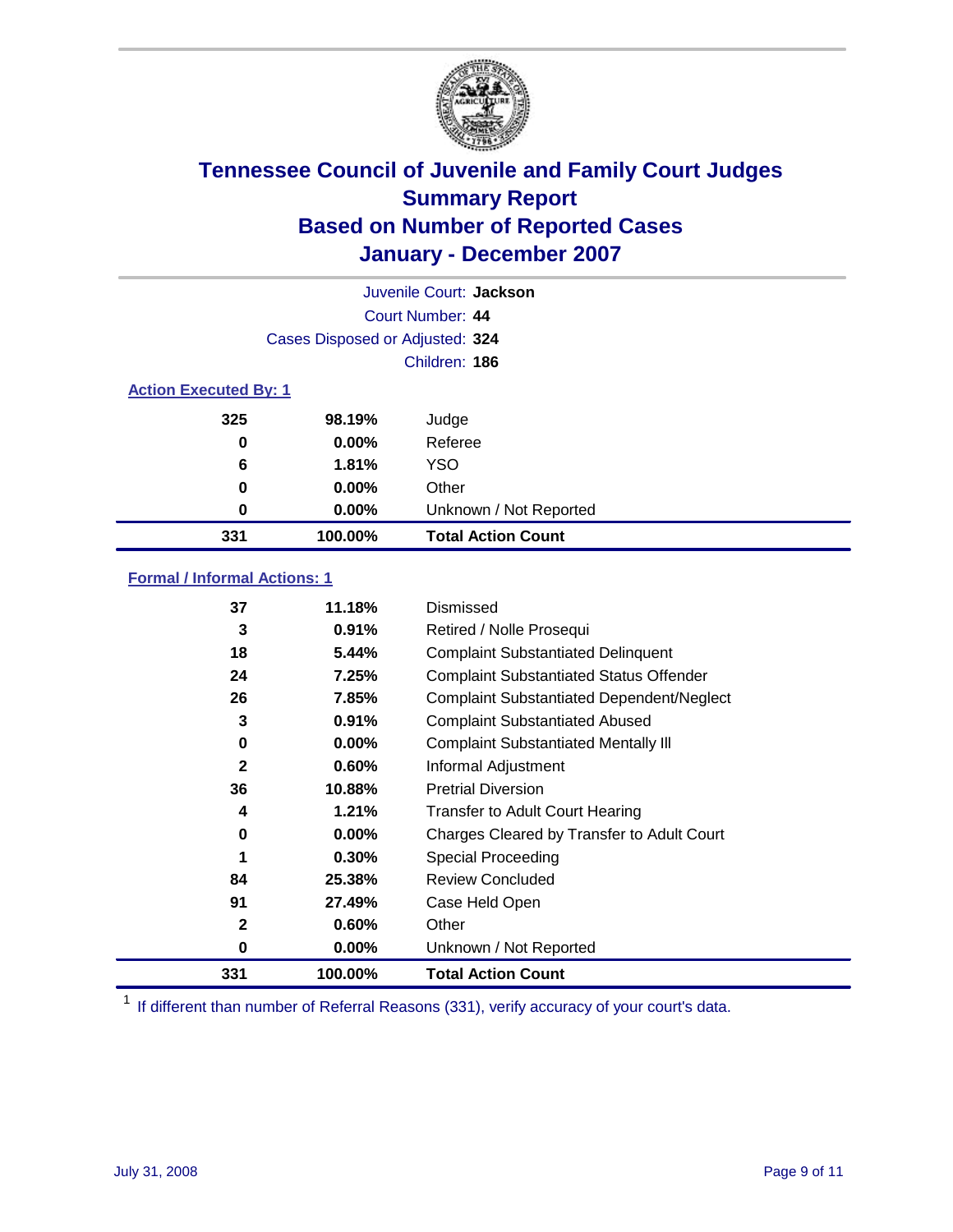

|                       |                                 | Juvenile Court: Jackson                               |
|-----------------------|---------------------------------|-------------------------------------------------------|
|                       |                                 | Court Number: 44                                      |
|                       | Cases Disposed or Adjusted: 324 |                                                       |
|                       |                                 | Children: 186                                         |
| <b>Case Outcomes:</b> |                                 | There can be multiple outcomes for one child or case. |
| 105                   | 16.54%                          | <b>Case Dismissed</b>                                 |
| 5                     | 0.79%                           | Case Retired or Nolle Prosequi                        |
| 2                     | 0.31%                           | Warned / Counseled                                    |
| 70                    | 11.02%                          | <b>Held Open For Review</b>                           |
| 16                    | 2.52%                           | Supervision / Probation to Juvenile Court             |
| 0                     | 0.00%                           | <b>Probation to Parents</b>                           |
| 3                     | 0.47%                           | Referral to Another Entity for Supervision / Service  |
| 5                     | 0.79%                           | Referred for Mental Health Counseling                 |
| 7                     | 1.10%                           | Referred for Alcohol and Drug Counseling              |
| 0                     | 0.00%                           | Referred to Alternative School                        |
| 0                     | 0.00%                           | Referred to Private Child Agency                      |
| 20                    | 3.15%                           | Referred to Defensive Driving School                  |
| 0                     | 0.00%                           | Referred to Alcohol Safety School                     |
| 7                     | 1.10%                           | Referred to Juvenile Court Education-Based Program    |
| 3                     | 0.47%                           | Driver's License Held Informally                      |
| 0                     | 0.00%                           | <b>Voluntary Placement with DMHMR</b>                 |
| 0                     | 0.00%                           | <b>Private Mental Health Placement</b>                |
| 0                     | 0.00%                           | <b>Private MR Placement</b>                           |
| 1                     | 0.16%                           | Placement with City/County Agency/Facility            |
| 0                     | 0.00%                           | Placement with Relative / Other Individual            |
| 46                    | 7.24%                           | Fine                                                  |
| 9                     | 1.42%                           | <b>Public Service</b>                                 |
| 4                     | 0.63%                           | Restitution                                           |
| 1                     | 0.16%                           | <b>Runaway Returned</b>                               |
| 4                     | 0.63%                           | No Contact Order                                      |
| 3                     | 0.47%                           | Injunction Other than No Contact Order                |
| 3                     | 0.47%                           | <b>House Arrest</b>                                   |
| 3                     | 0.47%                           | <b>Court Defined Curfew</b>                           |
| 0                     | $0.00\%$                        | Dismissed from Informal Adjustment                    |
| 27                    | 4.25%                           | <b>Dismissed from Pretrial Diversion</b>              |
| 11                    | 1.73%                           | <b>Released from Probation</b>                        |
| 1                     | 0.16%                           | <b>Transferred to Adult Court</b>                     |
| 0                     | 0.00%                           | <b>DMHMR Involuntary Commitment</b>                   |